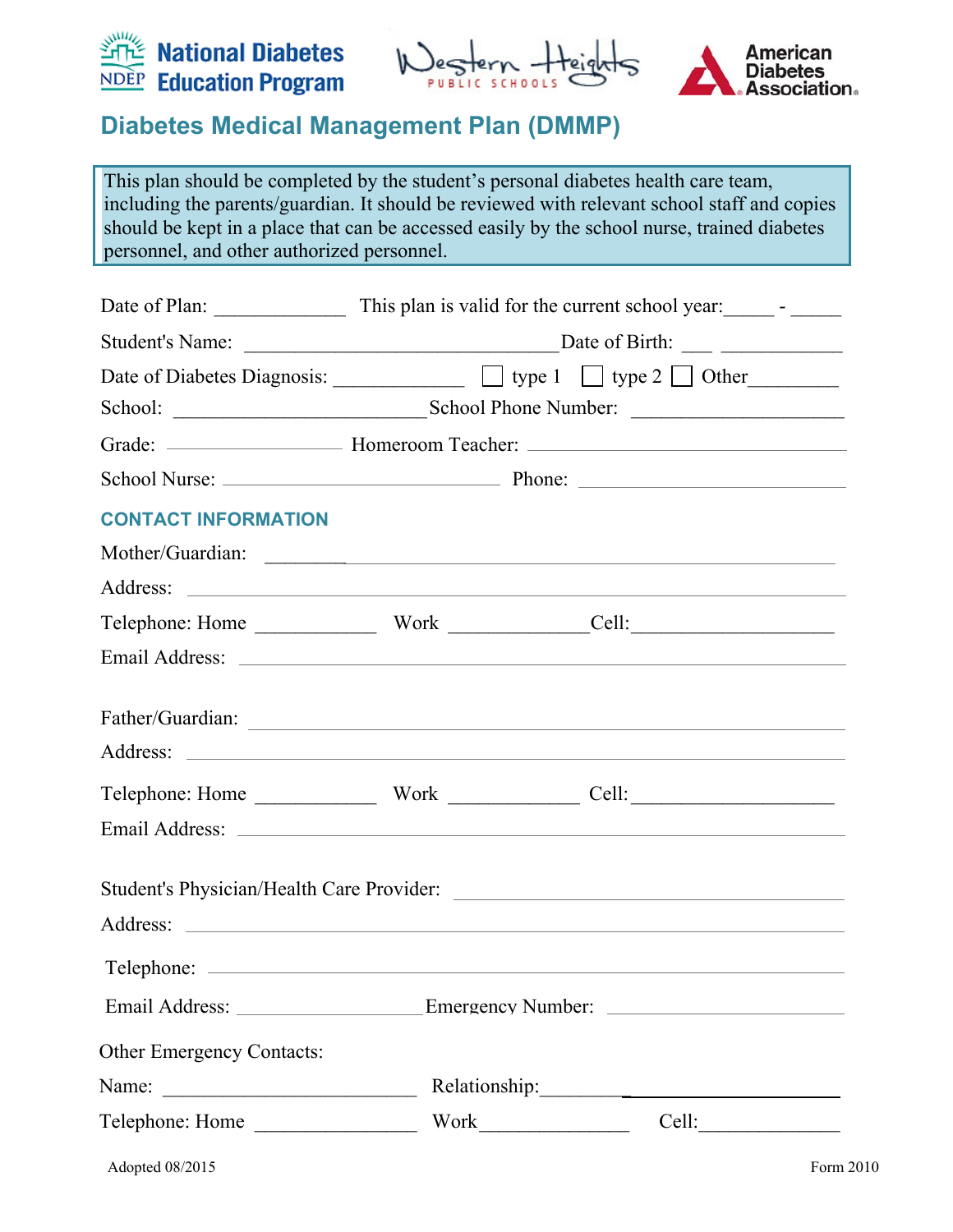### **CHECKING BLOOD GLUCOSE**

| Target range of blood glucose: 70-130 mg/dL 70-180 mg/dL                                                                                                                                                                   |  |  |
|----------------------------------------------------------------------------------------------------------------------------------------------------------------------------------------------------------------------------|--|--|
| Other:                                                                                                                                                                                                                     |  |  |
| Check blood glucose level: $\Box$ Before lunch $\Box$ Hours after lunch                                                                                                                                                    |  |  |
| 2 hours after a correction dose Mid-morning   Before PE<br>After PE                                                                                                                                                        |  |  |
| Before dismissal U Other:                                                                                                                                                                                                  |  |  |
| As needed for signs/symptoms of low or high blood glucose<br>As needed for signs/symptoms of illness                                                                                                                       |  |  |
| Preferred site of testing: $\Box$ Fingertip $\Box$ Forearm $\Box$ Thigh $\Box$<br>Other:                                                                                                                                   |  |  |
| Brand/Model of blood glucose meter:                                                                                                                                                                                        |  |  |
| Note: The fingertip should always be used to check blood glucose level if hypoglycemia is suspected.                                                                                                                       |  |  |
| Student's self-care blood glucose checking skills:                                                                                                                                                                         |  |  |
| Independently checks own blood glucose                                                                                                                                                                                     |  |  |
| May check blood glucose with supervision                                                                                                                                                                                   |  |  |
| Requires school nurse or trained diabetes personnel to check blood glucose                                                                                                                                                 |  |  |
| <b>Continuous Glucose Monitor (CGM):</b>   Yes   No                                                                                                                                                                        |  |  |
| Note: Confirm CGM results with blood glucose meter check before taking action on sensor blood glucose<br>level. If student has symptoms or signs of hypoglycemia, check fingertip blood glucose level regardless of<br>CGM |  |  |

### **HYPOGLYCEMIA TREATMENT**

Student's usual symptoms of hypoglycemia (list below):

If exhibiting symptoms of hypoglycemia, OR if blood glucose level is less than

 \_\_\_\_\_\_\_ mg/dL, give a quick-acting glucose product equal to \_\_\_\_\_\_\_ grams of carbohydrate.

|           | Recheck blood glucose in 10-15 minutes and repeat treatment if blood glucose level is |  |  |
|-----------|---------------------------------------------------------------------------------------|--|--|
| less than | $mg/dL$ .                                                                             |  |  |

Additional treatment: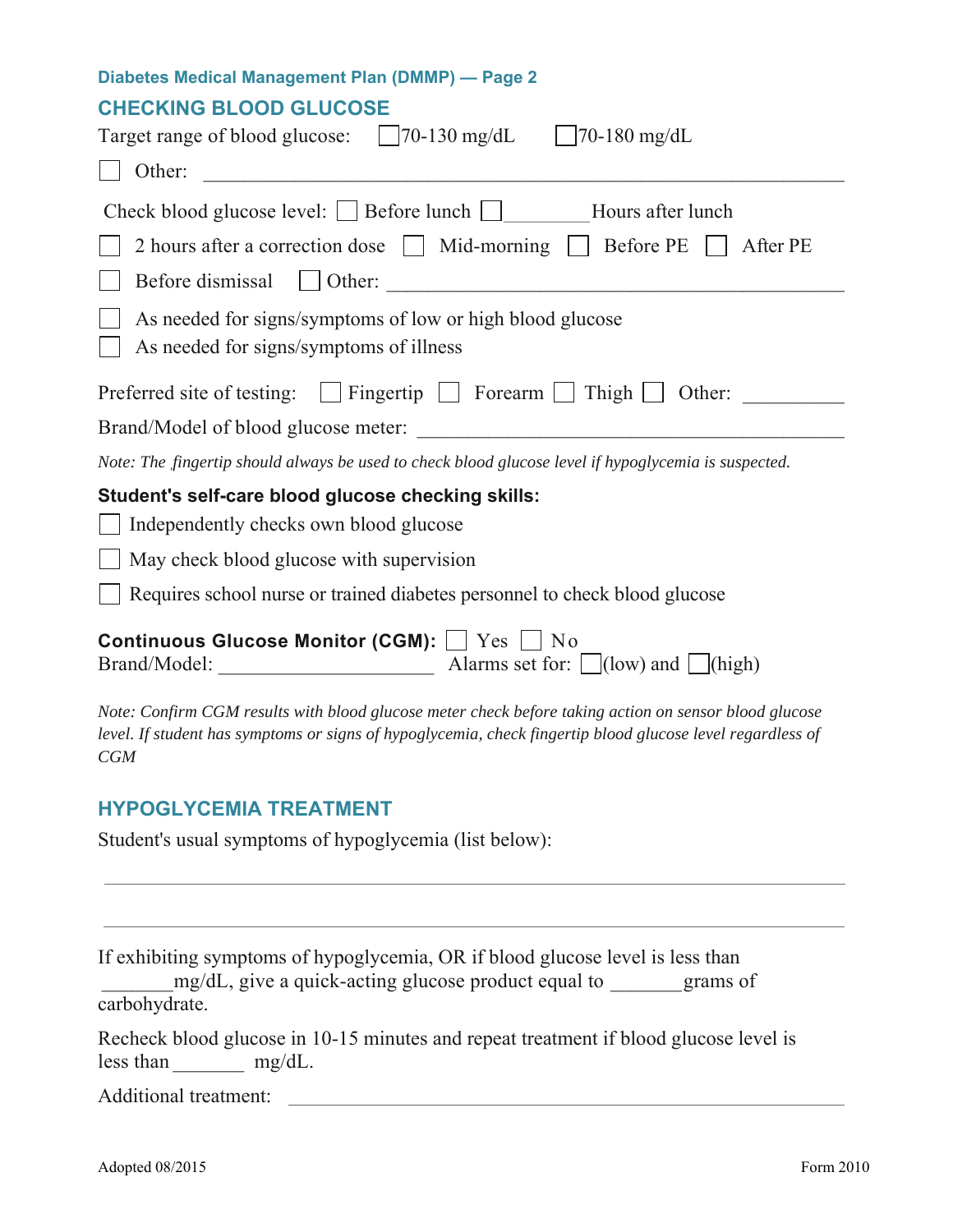#### **HYPOGLYCEMIA TREATMENT** (Continued)

Follow physical activity and sports orders (see page 7).

- If the student is unable to eat or drink, is unconscious or unresponsive, or is having seizure activity or convulsions (jerking movements), give:
- Glucagon:  $\Box$  1 mg  $\Box$  1/2 mg Route:  $\Box$  SC  $\Box$  IM
- Site for glucagon injection:  $\Box$  arm  $\Box$  thigh  $\Box$  Other:
- Call 911 (Emergency Medical Services) and the student's parents/guardian.
- Contact student's health care provider.

#### **HYPERGLYCEMIA TREATMENT**

Student's usual symptoms of hyperglycemia (list below):

|  | Check $\Box$ Urine $\Box$ Blood for ketones every $\Box$ | hours when blood glucose levels |
|--|----------------------------------------------------------|---------------------------------|
|  |                                                          |                                 |

are above  $mg/dL$ .

For blood glucose greater than \_\_\_\_\_\_ mg/dL AND at least \_\_\_\_\_\_ hours since last insulin dose, give correction dose of insulin (see orders below).

For insulin pump users: see additional information for student with insulin pump.

Give extra water and/or non-sugar-containing drinks (not fruit juices): ounces per hour.

Additional treatment for ketones:

Follow physical activity and sports orders (see page 7).

- Notify parents/guardian of onset of hyperglycemia.
- If the student has symptoms of a hyperglycemia emergency, including dry mouth, extreme thirst, nausea and vomiting, severe abdominal pain, heavy breathing or shortness of breath, chest pain, increasing sleepiness or lethargy, or depressed level of consciousness: Call 911 (Emergency Medical Services) and the student's parents/ guardian.
- Contact student's health care provider.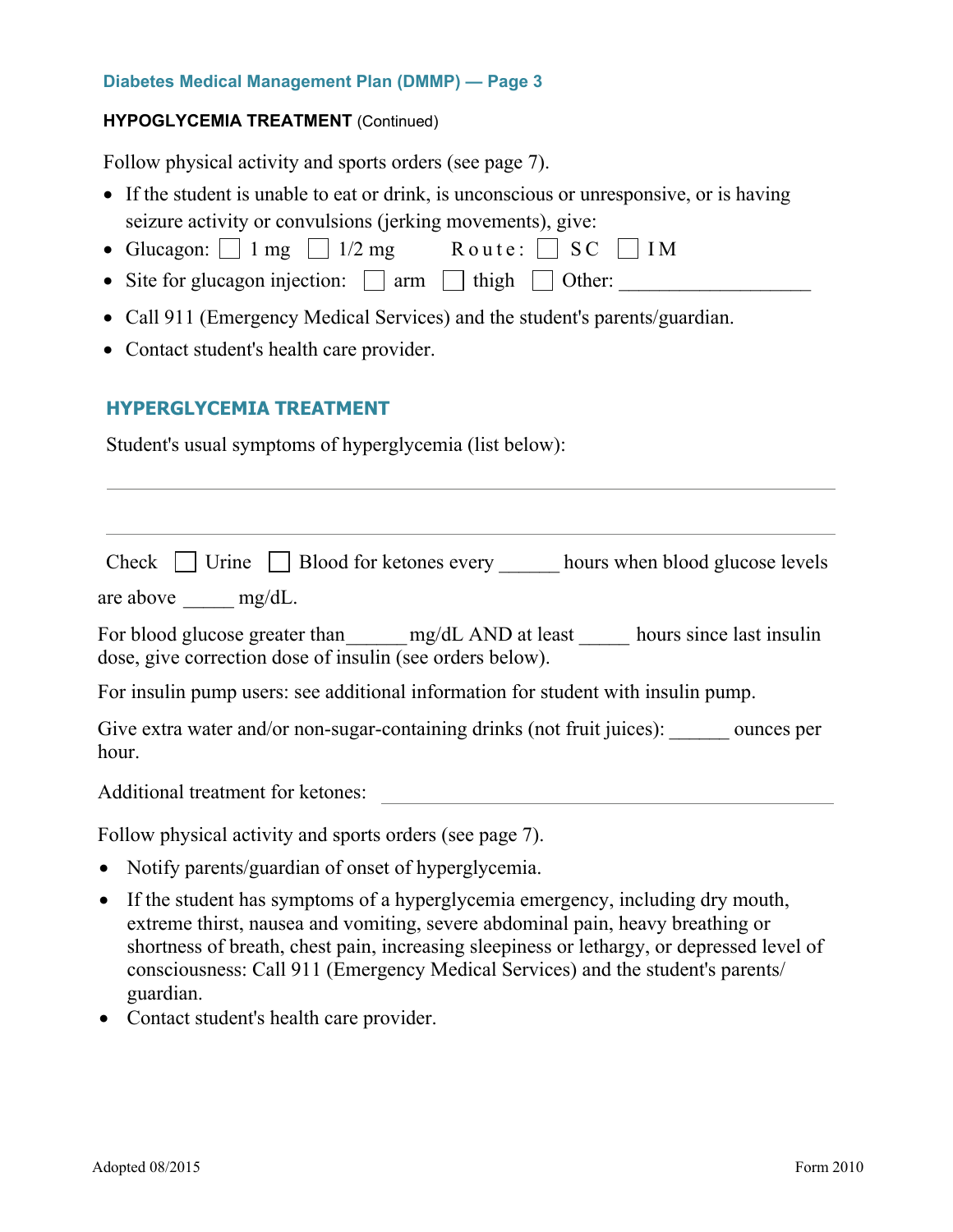| <b>INSULIN THERAPY</b><br>Insulin delivery device:<br>insulin pen<br>insulin pump<br>$\vert$ syringe                                      |  |  |  |  |
|-------------------------------------------------------------------------------------------------------------------------------------------|--|--|--|--|
| Type of insulin therapy at school:<br>Adjustable Insulin Therapy<br>Fixed Insulin Therapy<br>No insulin                                   |  |  |  |  |
| <b>Adjustable Insulin Therapy</b>                                                                                                         |  |  |  |  |
| • Carbohydrate Coverage/Correction Dose:                                                                                                  |  |  |  |  |
| Name of insulin:                                                                                                                          |  |  |  |  |
| <b>Carbohydrate Coverage:</b><br>Insulin-to-Carbohydrate Ratio:                                                                           |  |  |  |  |
| Lunch: 1 unit of insulin per<br>grams of carbohydrate                                                                                     |  |  |  |  |
| Snack: 1 unit of insulin per<br>grams of carbohydrate                                                                                     |  |  |  |  |
| <b>Carbohydrate Dose Calculation Example</b><br>Grams of carbohydrate in meal<br>units of insulin                                         |  |  |  |  |
| Insulin-to-carbohydrate ratio                                                                                                             |  |  |  |  |
| <b>Correction Dose:</b><br>Blood Glucose Correction Factor/Insulin Sensitivity Factor =<br>Target blood glucose = $\_\_\_\_\_\_\_\$ mg/dL |  |  |  |  |
| <b>Correction Dose Calculation Example</b>                                                                                                |  |  |  |  |
| <b>Actual Blood Glucose—Target Blood Glucose</b>                                                                                          |  |  |  |  |
| units of insulin<br><b>Blood Glucose Correction Factor/Insulin Sensitivity Factor</b>                                                     |  |  |  |  |
|                                                                                                                                           |  |  |  |  |

Correction dose scale (use instead of calculation above to determine insulin correction dose):

Blood glucose \_\_\_\_\_\_ to \_\_\_\_\_\_ mg/dL give \_\_\_\_\_\_ units Blood glucose to mg/dL give units Blood glucose  $\qquad$  to  $\qquad$  mg/dL give  $\qquad$  units Blood glucose  $\frac{1}{\sqrt{1-\frac{1}{\sqrt{1-\frac{1}{\sqrt{1-\frac{1}{\sqrt{1-\frac{1}{\sqrt{1-\frac{1}{\sqrt{1-\frac{1}{\sqrt{1-\frac{1}{\sqrt{1-\frac{1}{\sqrt{1-\frac{1}{\sqrt{1-\frac{1}{\sqrt{1-\frac{1}{\sqrt{1-\frac{1}{\sqrt{1-\frac{1}{\sqrt{1-\frac{1}{\sqrt{1-\frac{1}{\sqrt{1-\frac{1}{\sqrt{1-\frac{1}{\sqrt{1-\frac{1}{\sqrt{1-\frac{1}{\sqrt{1-\frac{1}{\sqrt{1-\frac{1}{\sqrt{1-\frac{1}{\sqrt{$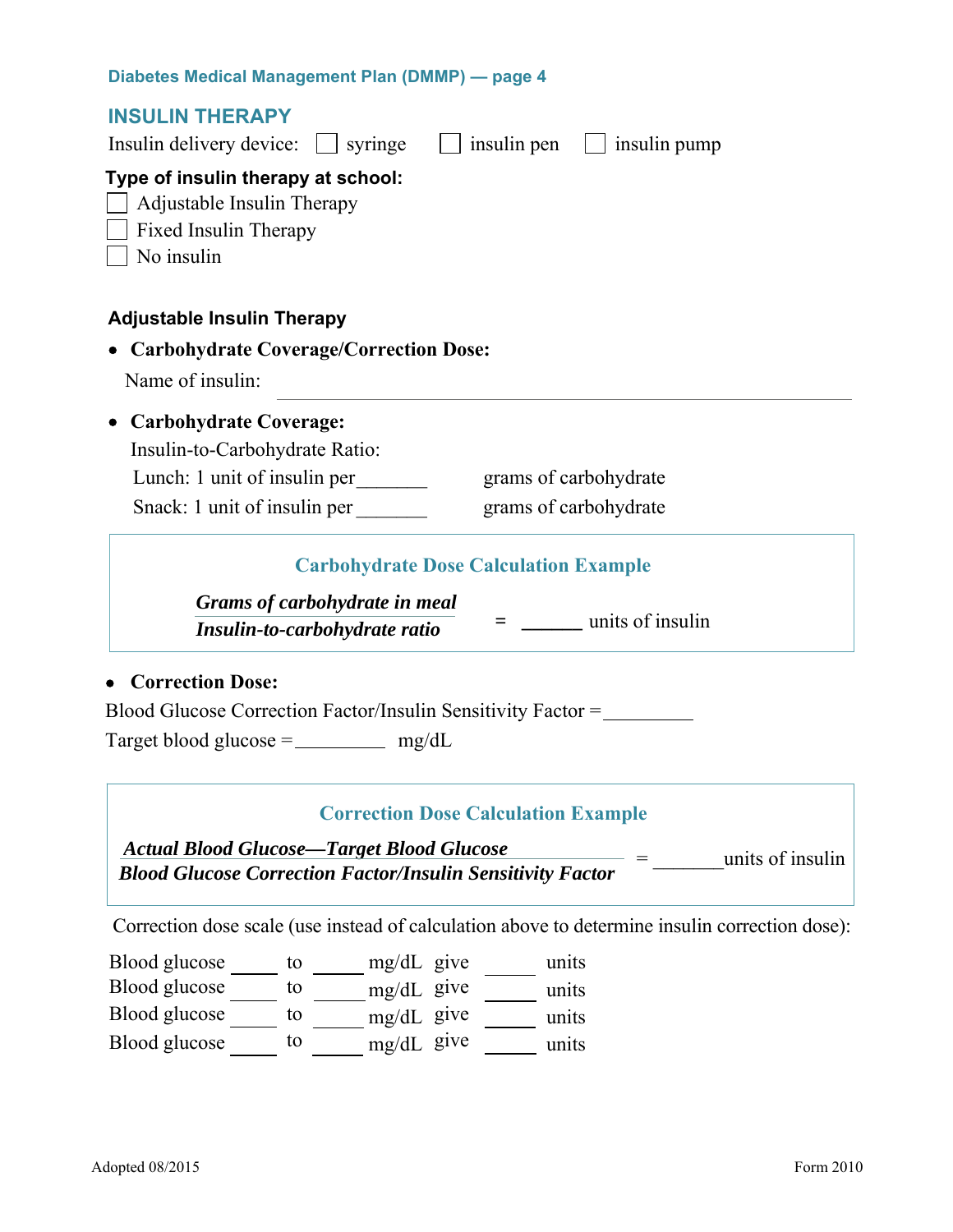| <b>INSULIN THERAPY (Continued)</b> |                                                                                                                                                                                                 |  |  |
|------------------------------------|-------------------------------------------------------------------------------------------------------------------------------------------------------------------------------------------------|--|--|
| When to give insulin:              |                                                                                                                                                                                                 |  |  |
| Lunch                              |                                                                                                                                                                                                 |  |  |
| Carbohydrate coverage only         |                                                                                                                                                                                                 |  |  |
| Other:                             | Carbohydrate coverage plus correction dose when blood glucose is greater than<br>mg/dL and _____ hours since last insulin dose.                                                                 |  |  |
|                                    |                                                                                                                                                                                                 |  |  |
| Snack<br>No coverage for snack     |                                                                                                                                                                                                 |  |  |
| Carbohydrate coverage only         |                                                                                                                                                                                                 |  |  |
|                                    | Carbohydrate coverage plus correction dose when blood glucose is greater than                                                                                                                   |  |  |
|                                    | mg/dL and hours since last insulin dose.                                                                                                                                                        |  |  |
| Other:                             | <u> 2000 - Jan James James James James James James James James James James James James James James James James J</u>                                                                            |  |  |
|                                    |                                                                                                                                                                                                 |  |  |
| Correction dose only:              |                                                                                                                                                                                                 |  |  |
|                                    | For blood glucose greater than __________ mg/dL AND at least ______ hours since last                                                                                                            |  |  |
| insulin dose.                      |                                                                                                                                                                                                 |  |  |
| Other:                             |                                                                                                                                                                                                 |  |  |
| <b>Fixed Insulin Therapy</b>       |                                                                                                                                                                                                 |  |  |
| Name of insulin:                   |                                                                                                                                                                                                 |  |  |
|                                    | Units of insulin given pre-lunch daily                                                                                                                                                          |  |  |
|                                    | Units of insulin given pre-snack daily                                                                                                                                                          |  |  |
| $\Box$ Other:                      |                                                                                                                                                                                                 |  |  |
|                                    |                                                                                                                                                                                                 |  |  |
|                                    | <b>Parental Authorization to Adjust Insulin Dose:</b>                                                                                                                                           |  |  |
| Yes<br>N <sub>o</sub>              | Parents/guardian authorization should be obtained before<br>administering a correction dose.                                                                                                    |  |  |
| Yes<br>No                          | Parents/guardian are authorized to increase or decrease correction<br>dose scale within the following range: $\pm$ /- ____ units of insulin.                                                    |  |  |
| Yes<br>$\overline{\rm No}$         | Parents/guardian are authorized to increase or decrease insulin-to-<br>carbohydrate ratio within the following range: units<br>per prescribed grams of carbohydrate, +/- grams of carbohydrate. |  |  |
| Yes<br>N <sub>o</sub>              | Parents/guardian are authorized to increase or decrease fixed insulin<br>dose within the following range: $+/-$ units of insulin.                                                               |  |  |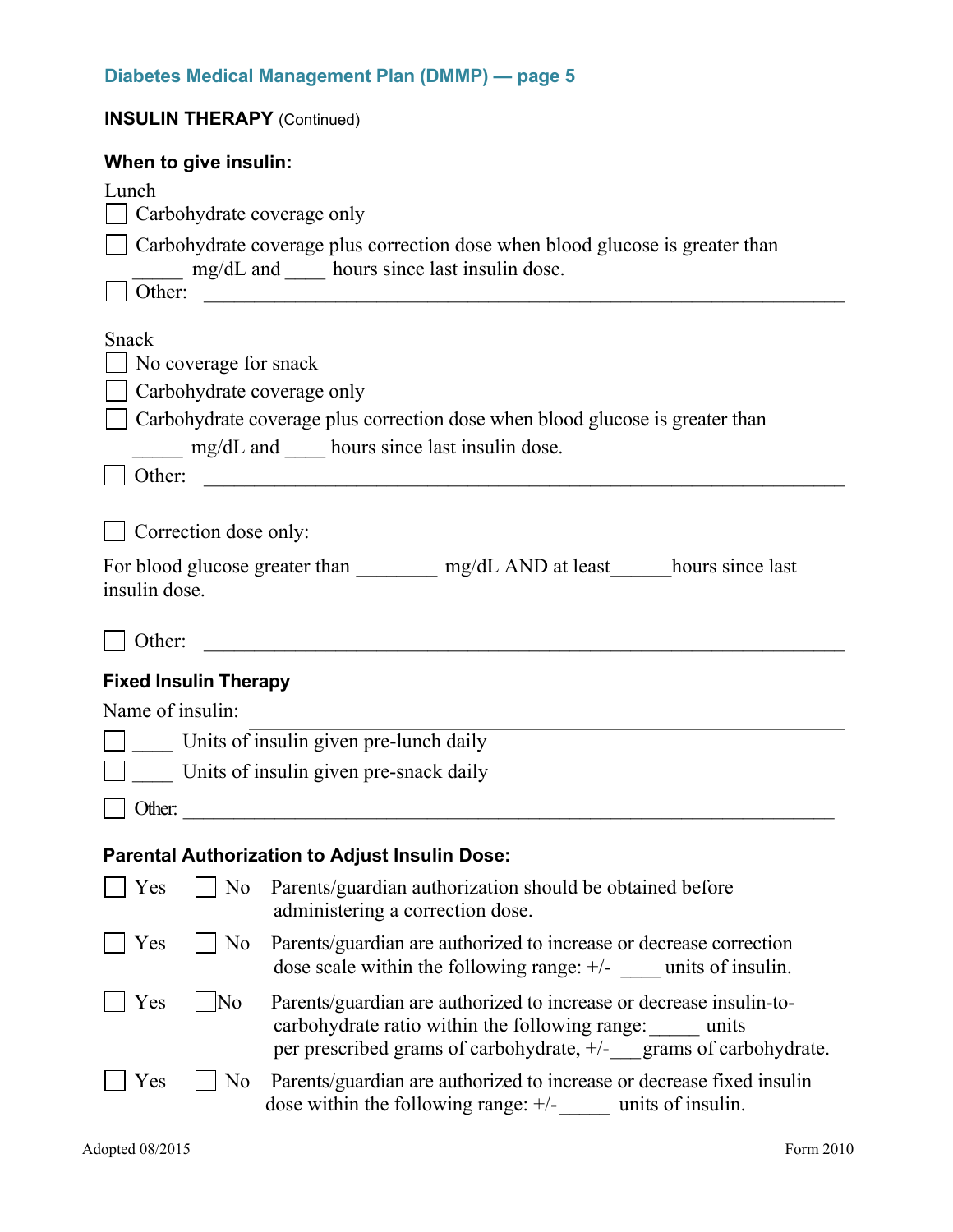#### **INSULIN THERAPY** (Continued)

#### **Student's self-care insulin administration skill**

 $\Box$  Yes  $\Box$  No Independently calculates and gives own injections  $\Box$  Yes  $\Box$  No May calculate/give own injections with supervision

 $\Box$  Yes  $\Box$  No Requires school nurse or trained diabetes personnel to calculate/give injections

## **ADDITIONAL INFORMATION FOR STUDENT WITH INSULIN PUMP**

| Type of infusion set:                                                                            |                                                                                |  |  |
|--------------------------------------------------------------------------------------------------|--------------------------------------------------------------------------------|--|--|
| For blood glucose greater than ________ mg/dL that has not decreased within<br>parents/guardian. | hours after correction, consider pump failure or infusion site failure. Notify |  |  |
| For infusion site failure: Insert new infusion set and/or replace reservoir.                     |                                                                                |  |  |
| For suspected pump failure: suspend or remove pump and give insulin by syringe or<br>pen.        |                                                                                |  |  |
| <b>Physical Activity</b>                                                                         |                                                                                |  |  |
| May disconnect from pump for sports activities $\Box$ Y e s $\Box$ N o                           |                                                                                |  |  |
| Set a temporary basal rate $\Box$ Yes $\Box$ No $\Box$ % temporary basal for $\Box$ hours        |                                                                                |  |  |
| Suspend pump use $\Box$ Yes $\Box$ No                                                            |                                                                                |  |  |
| Student's self-care pump skills:                                                                 | Independent?                                                                   |  |  |
| Count carbohydrates                                                                              | Yes<br>$\overline{N}$                                                          |  |  |
| Bolus correct amount for carbohydrates consumed                                                  | Yes<br>$\overline{N}$                                                          |  |  |
| Calculate and administer correction bolus                                                        | N <sub>o</sub><br>Yes                                                          |  |  |
| Calculate and set basal profiles                                                                 | Yes<br>$\overline{\phantom{a}}$ No                                             |  |  |
| Calculate and set temporary basal rate                                                           | No<br>Yes                                                                      |  |  |
| Change batteries                                                                                 | N <sub>o</sub><br>Yes                                                          |  |  |
| Disconnect pump                                                                                  | Yes<br>No                                                                      |  |  |
| Reconnect pump to infusion set                                                                   | N <sub>0</sub><br>Yes                                                          |  |  |
| Prepare reservoir and tubing                                                                     | N <sub>o</sub><br>Yes                                                          |  |  |
| Insert infusion set                                                                              | N <sub>o</sub><br>Yes                                                          |  |  |
| Troubleshoot alarms and malfunctions                                                             | N <sub>o</sub><br>Yes                                                          |  |  |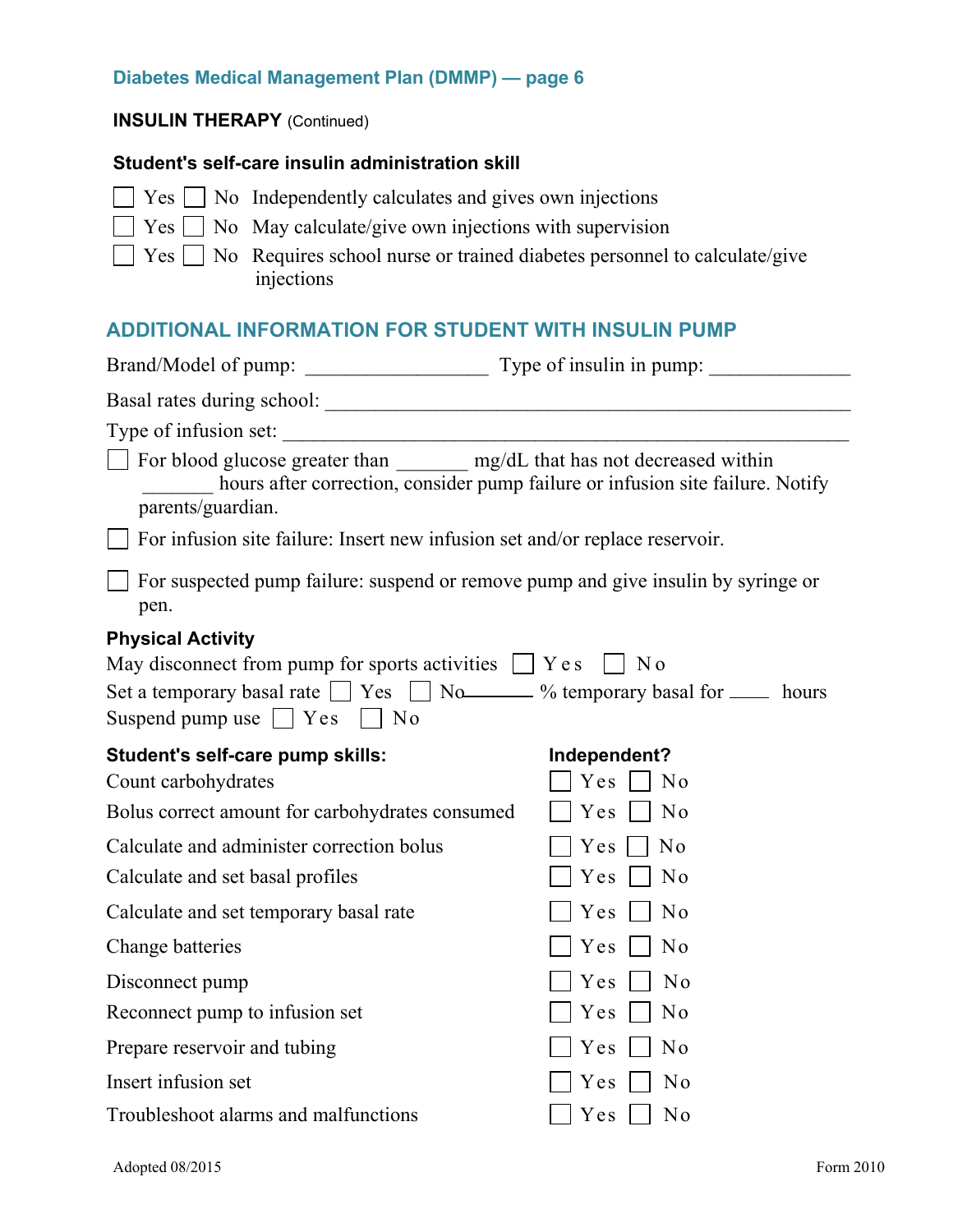## **OTHER DIABETES MEDICATIONS**

| Name: | Jose:             | :oute | l'imes given:        |
|-------|-------------------|-------|----------------------|
| Name: | Jose <sup>.</sup> | oute: | —<br>$l$ imes given: |

## **MEAL PLAN**

| <b>Meal/Snack</b>                                                                    | Time                                                   | <b>Carbohydrate Content (grams)</b>                                                         |
|--------------------------------------------------------------------------------------|--------------------------------------------------------|---------------------------------------------------------------------------------------------|
| <b>Breakfast</b>                                                                     |                                                        | to                                                                                          |
| Mid-morning snack                                                                    |                                                        | to                                                                                          |
| Lunch                                                                                |                                                        | to                                                                                          |
| Mid-afternoon snack                                                                  |                                                        | to                                                                                          |
| Other times to give snacks and content/amount:                                       |                                                        |                                                                                             |
| sampling event):                                                                     |                                                        | Instructions for when food is provided to the class (e.g., as part of a class party or food |
| Special event/party food permitted:     Parents/guardian discretion                  |                                                        |                                                                                             |
|                                                                                      |                                                        | Student discretion                                                                          |
| <b>Student's self-care nutrition skills:</b><br>Yes                                  | $\Box$ No Independently counts carbohydrates           |                                                                                             |
|                                                                                      | $Yes \Box No$ May count carbohydrates with supervision |                                                                                             |
| No Requires school nurse/trained diabetes personnel to count<br>Yes<br>carbohydrates |                                                        |                                                                                             |

## **PHYSICAL ACTIVITY AND SPORTS**

| A quick-acting source of glucose such as $\Box$ glucose tabs and/or $\Box$ sugar-containing<br>juice must be available at the site of physical education activities and sports. |  |  |  |
|---------------------------------------------------------------------------------------------------------------------------------------------------------------------------------|--|--|--|
| Student should eat $\boxed{15}$ grams $\boxed{30}$ grams of carbohydrate $\boxed{ }$ other                                                                                      |  |  |  |
| before $\vert \vert$   every 30 minutes during $\vert \vert$ after vigorous physical activity                                                                                   |  |  |  |
| $\vert$ other                                                                                                                                                                   |  |  |  |
| If most recent blood glucose is less than mg/dL, student can participate in<br>physical activity when blood glucose is corrected and above<br>$mg/dL$ .                         |  |  |  |
| Avoid physical activity when blood glucose is greater than<br>$mg/dL$ or if urine/<br>blood ketones are moderate to large.                                                      |  |  |  |
| (Additional information for student on insulin pump is in the insulin section on page 6.)                                                                                       |  |  |  |